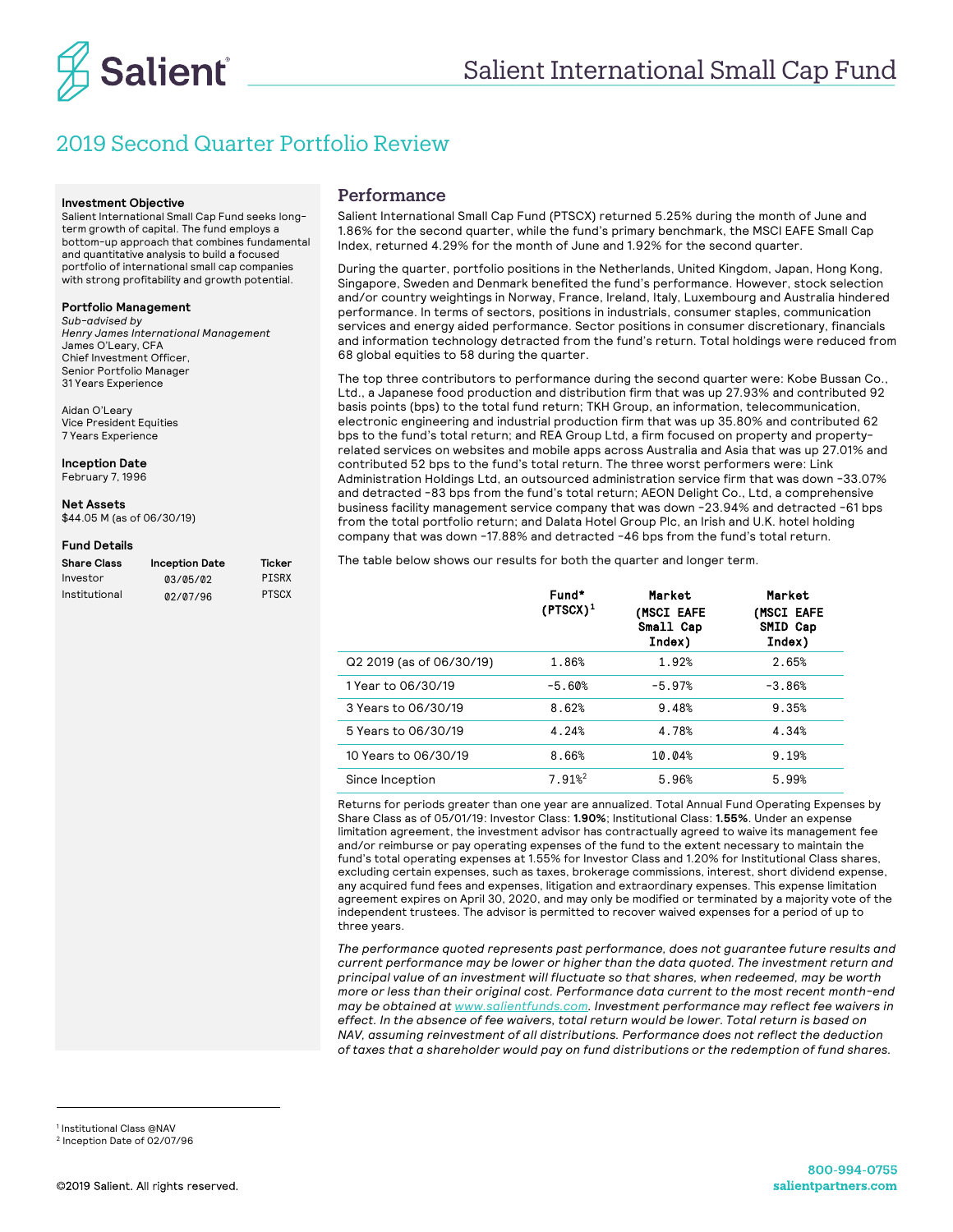

## Market Comments

There is a lot of turmoil facing global markets these days, but — despite a shaky May — two quarters into 2019 there is a lot to be positive about. So far this year, we have seen a great deal of drama involving the world's two superpowers on the verge of a bare-knuckle trade war. Despite the many reasons to be pessimistic, year to date (YTD), markets have performed really well: developed market (DM) equities were up a roaring 14.49% as measured by the MSCI EAFE Index; emerging market (EM) equities stiff-armed 2018's woes, up 10.76% as measured by the MSCI Emerging Market (EM) Index; and the MSCI World ex USA Small Cap Index was up an impressive 13.22%. For the second quarter, the MSCI EAFE (+3.97%), the MSCI EM Index (+0.74%) and the MSCI World ex USA Small Cap (+1.97%) all landed in positive territory. Both the YTD and second quarter figures have stellar performance in June to thank for such positive returns, as June clawed back the devastation wreaked by May with the MSCI EAFE up 5.97%, the MSCI EM up 6.32% and the MSCI World ex USA Small Cap up 4.59%.

Just as 2019's second fiscal quarter transitioned to its third, U.S. President Donald Trump was behind the scenes at the G20 summit with his Chinese counterpart President Xi Jinping banging out a shiny new trade truce. The truce was unveiled on July 1st and markets erupted in elation, but, they were brought back down to earth when everyone realized that "trade truce" does not actually mean a sweeping resolution to the damaging trade dispute, nor does it end the costly tariffs both sides have enacted on the other's goods. Moreover, Chinese tech giant Huawei remains a blacklisted company in the U.S. and President Trump has not exactly signaled that he will back down from his desire to see his allies also eradicate Huawei technology from their borders. And yet, there were goodwill overtures galore, including Trump agreeing to ease restrictions on Huawei's U.S. technology purchases and to halt a fresh round of tariffs that would hit another \$300 billion worth of Chinese goods. President Xi Jinping responded with positive gestures of his own, promising to purchase an unspecified amount of U.S. farm products and to resume trade talks immediately.

It seems that Trump has frightened Mexico's President Andrés Manuel López Obrador (AMLO) into submission through the threat of quickly escalating tariffs, the new free trade deal known as the United States-Mexico-Canada Agreement (which is agreed to but not yet ratified), notwithstanding. While early June was a worrying period for markets impacted by U.S.-Mexico trade, normality resumed when Trump called off the 5% tariff on all Mexican goods on June 8th. As a result of this spectacle, trade along the southern U.S. borders seems stable for both countries, but one wonders about the impact that such blatant disregard of free trade agreements may have on the way in which other nations (chiefly China) view the value of a trade deal with the U.S.

June saw the U.S. and Iran on the brink of genuine military conflict when on Thursday, June 20, 2019, President Trump called off an air strike on three Iranian targets. It is reported that the mission was aborted at the last moment as the president was advised that the strike would cause upward of 150 casualties, which was deemed a disproportionate response to Iran shooting down a U.S. drone. U.S.-Iranian tensions had already been at boiling point ever since an incident in the Gulf of Oman involving two oil tankers, which the U.S. says were victims of an Iranian mine attack, which the Islamic Republic has vehemently denied. Far from being on the mend, since then U.S.-Iranian relations have only worsened and Iran has taken dramatic steps to put pressure on the rest of the international community to re-embrace it: on Monday, July 1st Iran declared that it breached the 300-kilogram limit for low-enriched uranium that was agreed in the Iran nuclear deal. Iranian President Hassan Rouhani warned on July 3rd that Iran would also be increasing its enrichment capacity to above the pre-agreed limits, too, and the nation would not comply with the agreement unless it received relief from U.S. sanctions provided by the other signatories.

Despite President Trump increasing pressure on the Federal Reserve (Fed) to slash interest rates, Fed Chair Jerome Powell seemed unperturbed and announced that he would keep rates unchanged — between 2.25% and 2.50%. Trump has been a critic of Powell on Twitter and has apparently been privately threatening to fire him for failing to lower interest rates. Trump denies this rumor and Powell says he fully intends to serve his full four-year term as the Federal Reserve's Chair; moreover, the president sacking Powell would be an unprecedented action that almost certainly does not have a legal basis.

In Britain the final two candidates for Conservative Party leader and Theresa May's replacement as prime minister (PM) are Boris Johnson and Jeremy Hunt. While both candidates appear to be lusting after the highest office in Britain, the winner will inherit a government that simply does not have the parliamentary math to resolve the most pressing topic: Brexit. Johnson — who is by far the favorite candidate — says that, while a no-deal Brexit is not ideal, he will push Britain out of the European Union (EU) on October 31, 2019, no matter what. His rival Hunt — who campaigned for Britain remaining in the European Union during the 2016 referendum — said he would deliver Brexit but would be open to extending the deadline if a deal was nearly complete. The EU and its parliament are essentially closed for the summer, which means that when business resumes, it will be very difficult for whoever wins the leadership contest to have the required time to renegotiate a Brexit deal; besides which, the EU has already confirmed that it was Mrs. May's deal or no deal at all.

### Investment Outlook

According to James O'Leary, chief investment officer and senior portfolio manager at Henry James International Management (HJIM), the trade sanctions for which President Trump has become so partial have become the greatest headwind to global markets, specifically the uncertainty it forces the U.S. economy and its businesses and consumers to face. "When there is uncertainty, long-term investments are not made. This slows economic growth as investment into the future is not made and decisions are deferred," O'Leary says. Among other items, this has a significant effect on job creation and retention, which subsequently affects the consumer spending power that drives the economy. O'Leary points to two sectors that have been dealt unenviable blows by the tariff uncertainty: agriculture and technology. The former has been a victim of the U.S.- China dispute as Beijing has dramatically reduced its purchases of soybeans and other items in response to U.S. tariffs; the latter, namely Qualcomm and Intel, has seen it coerced to end selling computer parts to China by way of a Trump executive order.

While there is clearly much lasting damage that a prolonged trade dispute would do to the American economy, the positive news is that the sting will eventually subside as supply chains are moved away from China and to other EM economies like Vietnam, India and Myanmar. While China boasts the ability to manipulate its monetary policy in a way envied by Trump, O'Leary believes that China is in a more precarious situation than the U.S. because once American businesses move their supply chains away from China there will be minimal incentive to move them back, even after a trade deal has been realized. "The problem for China," says O'Leary, "is that there is a chance that these losses will be permanent." He continues: "There is a positive for other EM countries who inherit this manufacturing as it may help increase longer-term economic growth. It is also a positive for the U.S. in that production will have been diversified away from China." Despite this, O'Leary believes that President Xi Jinping will simply wait out the end of the Trump presidency to see if he can get a better deal from a less bellicose Democratic president who may well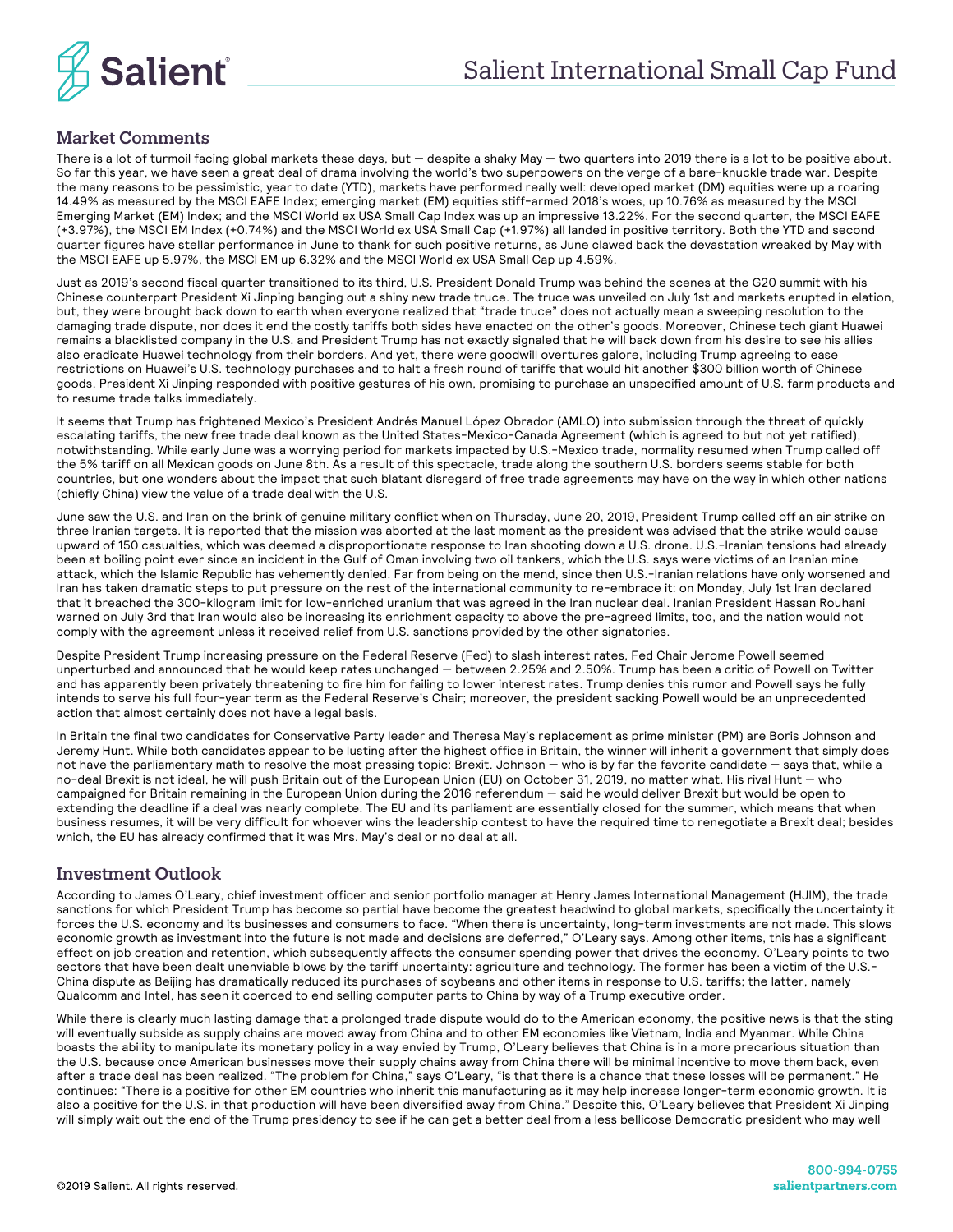

assume the keys to the White House in 2021, especially since China does not suffer from the inefficiencies of party politics and since Xi Jinping and his party arguably have time on their side.

Despite the market anxiety of the eight-day period during which Mexico faced escalating U.S. tariffs, both countries appear to have emerged on the other side of what could have been a fraught trading relationship. Mexican President "AMLO" came into office on the back of some bold and ambitious economic promises to his electorate; despite this, the economy over which he presides has been doing very poorly. Mexican gross domestic product (GDP) shrank by 0.2% in the first quarter of 2019 from the previous three months, which was below estimates a panel of economists surveyed by Bloomberg predicted. Mexico is in dire straits and the threat of tariffs offered a layer of instability that AMLO could have done without. Consequently, O'Leary believes that AMLO will do anything — within reason — to stay on Trump's good side to avoid any future tariffs.

According to O'Leary, the industry most affected by the threat of tariffs was the automobile sector, which experienced plenty of equity volatility in June. European, Japanese and even American car manufacturers have opened up factories "south of the border" to take advantage of the reduced cost of doing business in Mexico. While Trump's tariffs were almost completely political in nature and focused squarely on immigration concerns, O'Leary is fascinated by a certain hypothetical: he imagines a scenario in which tariffs are enforced, which could compel car companies to bring their factories from Mexico to within America's borders. Such a situation, which would no doubt be beneficial for the U.S. economy, would face Mexico with one issue with which AMLO is not currently dealing: high unemployment. Historically, higher Mexican unemployment means heightened illegal migration through the U.S.-Mexico border so one wonders which political goal is the more salient for Trump: U.S. manufacturing and jobs or thwarting illegal immigration?

Despite the roaring headwinds caused by tariff-induced uncertainty, at HJIM our unbiased and disciplined country allocation system allows us to ignore the noise and focus on the facts with which our data present us. Our research is currently bullish on France, Germany and Sweden, as well as Latin America and Asia. According to O'Leary, our quantitative stock selection process will continue to flow in this direction.

The saber-rattling between the U.S. and Iran has caught our attention, but only in so far as it is increasing our exposure to energy stocks. "The combination of reduced OPEC production and restricted supply from Iran has caused the price of oil to increase," says O'Leary. He believes that as long as the conflict persists, the price of oil will stay up. While HJIM is happy to enjoy the gains from rising oil prices, we believe the downside is that expensive energy will negatively impact global economic growth and put pressure on consumers and businesses.

Despite O'Leary closely monitoring the Fed's near-complete about-face when it comes to their projected monetary policy, he says that HJIM has not had to change its own strategy as a result; rather, our quantitative growth strategy and targeted data analysis guides us safely through "bumpy stock market terrain." According to O'Leary, this remains the case even in recession: "We generally underperform at the initial market drop and recover after a few months as valuations normalize. The portfolio naturally moves to a more defensive posture over time in a bear market while keeping its growth bias."

O'Leary believes that Powell will keep interest rates flat for the rest of 2019 and probably for 2020, too. While Republicans and President Trump may be keen to see interest rates lowered to spark the economy into high gear ahead of the 2020 election, according to O'Leary, to see the effects of compromising the independence of a country's national bank, one only has to look to Venezuela and Turkey. "There seems to be a power struggle between Trump and the Federal Reserve Board," says O'Leary. "The Federal Reserve is supposed to be set up to serve the longterm interests of the USA, whereas Trump wants it to serve his interests." O'Leary says that in 2018 the Fed's medium-term goal was to increase interest rates steadily so that when the next recession comes, they would have some stimulus tools, such as lowering rates, available to deal with it. However, with such unstable market conditions, mostly due to tariffs and other trade issues, Powell may have to live with the existing cushion of 2.50%. O'Leary adds: "If the economy remains strong there will be an upward interest rate bias to hold inflation down while maintaining orderly growth." However, if future rising interest rates cause Trump to get into a battle with Powell, the American people will become the big losers, says O'Leary. In the event that rates are maintained at 2.50% — or are even lowered — EM economies may benefit tremendously as low interest rates allow them to borrow in U.S. dollars (USD) at a low borrowing rate. Of course, this comes with a significant risk: a strong USD against a weak EM currency can cause major problems in repaying loans, which can result in defaults and bankruptcies.

Regarding Brexit, O'Leary says that he sees no good solutions on the horizon. "Once uncertainty entered the British economy prior to Brexit our system made us reduce our exposure to the U.K. and it has remained underweight relative to [the MSCI] EAFE," he says. The U.K. equities to which HJIM has exposed its portfolios receive a greater portion of their revenue from outside the U.K. rather than being orientated to domestic companies. According to O'Leary, in the short term, the question is not whether or not Brexit is a wise move for the U.K. as much as it is the case that it has created raging market uncertainty with dire consequences. He says: "We believe the U.K. will underperform until there is certainty; once there is certainty, U.K. equities will lag until it is clear whether or not the resolution to the mess that is Brexit is determined to be good or bad for the U.K. economy." In short, we believe difficult days lie ahead for U.K. equities.

In summary, with half of 2019 in the books there are clearly plenty of headwinds to keep investors up at night, but such anxiety belies the many reasons for optimism, not least of which are the markets' apparent ability to breeze past the geopolitical turmoil that can subdue them. Moreover, we believe that our quantitative strategy for growth gives HJIM the ability to perform well relative to the benchmark in all market conditions.

We welcome any questions or comments. As always, we thank you for your confidence and trust.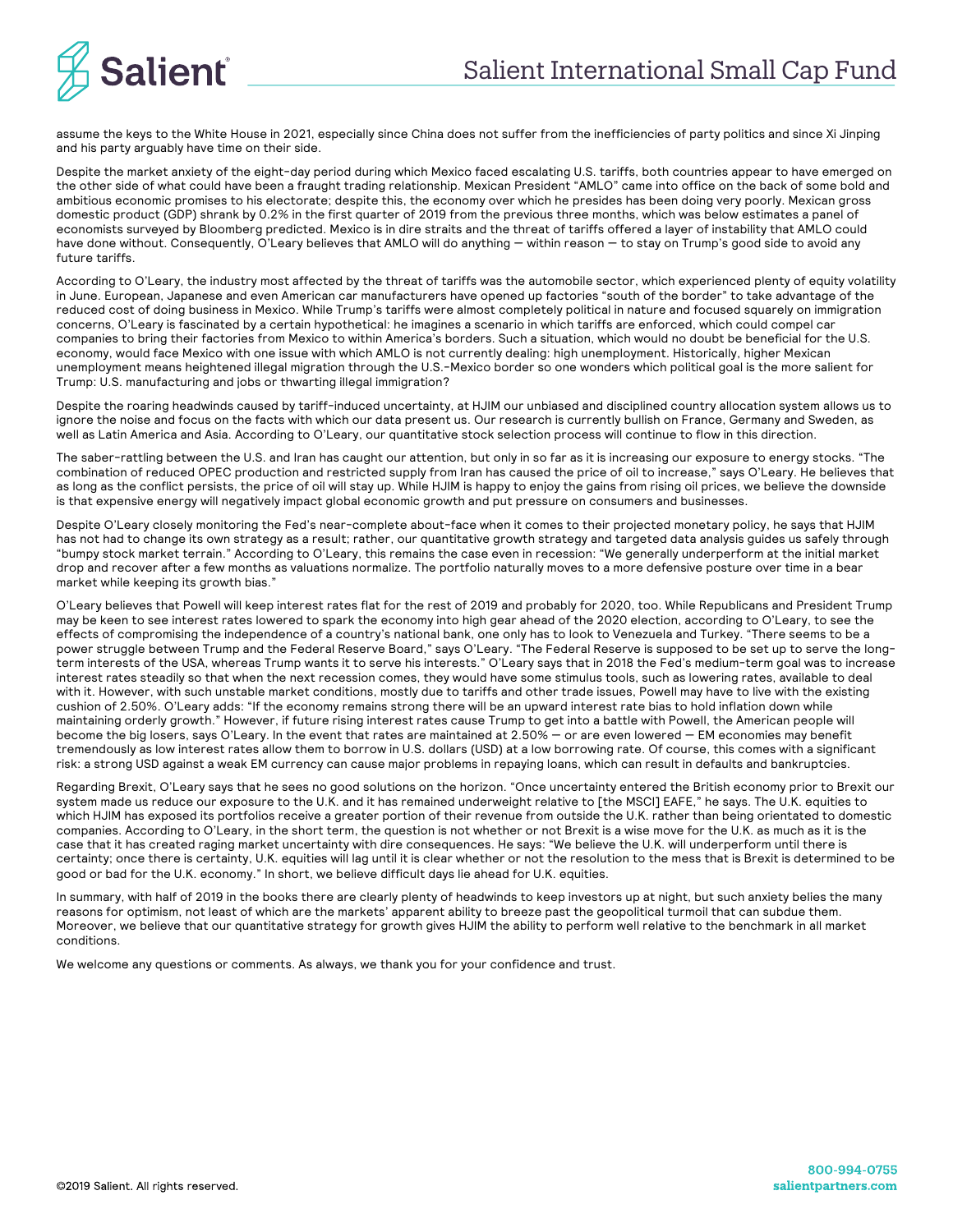

# Performance (%) as of 06/30/19

|                                  | Q2   | <b>YTD</b> | 1 YR    | 3 YR | <b>5 YR</b> | <b>10 YR</b> | Since<br>Inception |
|----------------------------------|------|------------|---------|------|-------------|--------------|--------------------|
| Investor                         | 1.86 | 13.96      | $-5.90$ | 8.24 | 3.89        | 8.29         | 8.28               |
| Institutional <sup>¶</sup>       | 1.86 | 14.12      | $-5.60$ | 8.62 | 4.24        | 8.66         | 7.91               |
| <b>MSCI EAFE Small Cap Index</b> | 1.92 | 12.88      | $-5.97$ | 9.48 | 4.78        | 10.04        |                    |
| MSCI EAFE SMID Cap Index         | 2.65 | 13.51      | $-3.86$ | 9.35 | 4.34        | 9.19         |                    |

Returns for periods greater than one year are annualized. Total Annual Fund Operating Expenses by Share Class as of 05/01/19: Investor Class: **1.90%**; Institutional Class: **1.55%**. Under an expense limitation agreement, the investment advisor has contractually agreed to waive its management fee and/or reimburse or pay operating expenses of the fund to the extent necessary to maintain the fund's total operating expenses at 1.55% for Investor Class and 1.20% for Institutional Class shares, excluding certain expenses, such as taxes, brokerage commissions, interest, short dividend expense, any acquired fund fees and expenses, litigation and extraordinary expenses. This expense limitation agreement expires on April 30, 2020, and may only be modified or terminated by a majority vote of the independent trustees. The advisor is permitted to recover waived expenses for a period of up to three years.

*The performance quoted represents past performance, does not guarantee future results and current performance may be lower or higher than the data quoted. The investment return and principal value of an investment will fluctuate so that shares, when redeemed, may be worth more or less than their original cost. Performance data current to the most recent month-end may be obtained at www.salientfunds.com. Investment performance may reflect fee waivers in effect. In the absence of fee waivers, total return would be lower. Total return is based on NAV*, assuming reinvestment of all distributions. Performance does not reflect the deduction of taxes that a shareholder would pay on fund *distributions or the redemption of fund shares.*

# Top 10 Holdings as of 06/30/19

| Security                                 | % of Net<br>Assets |
|------------------------------------------|--------------------|
| Kobe Bussan Co., Ltd.                    | 4.63%              |
| Pan Pacific International Holdings Corp. | 3.02%              |
| OZ Minerals, Ltd.                        | 3.00%              |
| Valmet OYJ                               | 2.95%              |
| Kenedix Retail REIT Corp.                | 2.84%              |
| REA Group Ltd.                           | 2.65%              |
| Coor Service Management Holding AB       | 2.63%              |
| Husqvarna AB, Class B                    | 2.62%              |
| Japan Hotel REIT Investment Corp.        | 2.62%              |
| Keppel DC REIT                           | 2.60%              |
|                                          |                    |

These holdings may not reflect the current or future positions in the portfolio.